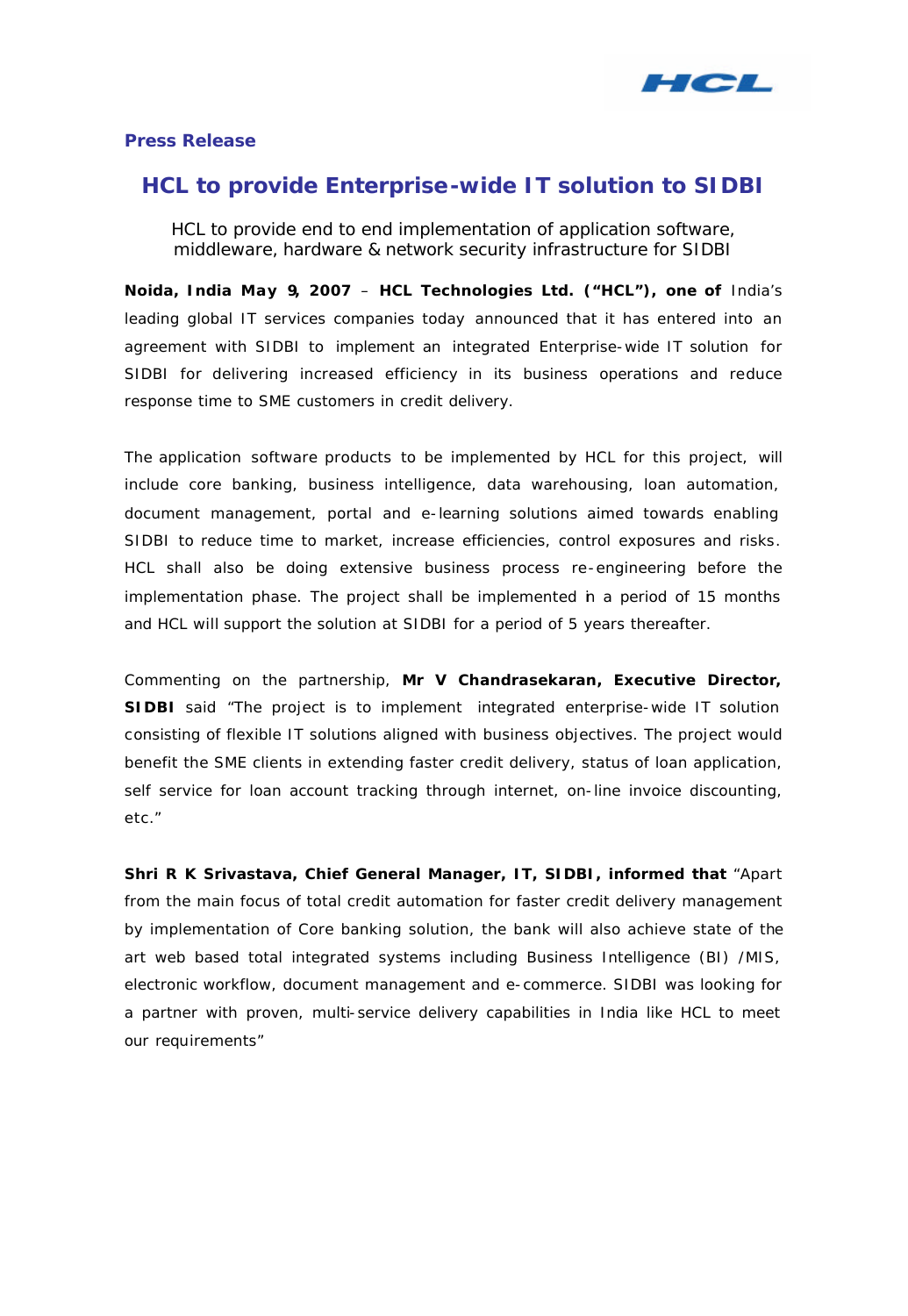According to **Kiran Bhagwanani, Country Manager - India & Middle East for HCL Technologies**, "HCL is pleased to partner with SIDBI for their business process re-engineering & automation initiative which will significantly enhance their agility for their customers – the fast growing SME sector. This engagement will leverage HCL's strong credentials in transformational, multi-service deals and our experience in the financial services sector in India."

#### **About SIDBI**

Small Industries Development Bank of India (SIDBI) is the principal financial institution for the promotion, financing and development of industry in the SME sector in India. SIDBI is committed to developing a strong, vibrant and responsive SME sector. Alongside finance, SIDBI provides appropriate support in the form of promotional and developmental services. SIDBI has been built up as a financially sound, vibrant, forward looking and technically oriented institution and it intends to sustain this orientation in future. SIDBI intends to provide quality services to its clients, devoid of any systemic and procedural difficulties.

### **About HCL Technologies**

HCL Technologies is one of India's leading global IT Services companies, providing software-led IT solutions, remote infrastructure management services and BPO. Having made a foray into the global IT landscape in 1999 after its IPO, HCL Technologies focuses on Transformational Outsourcing, working with clients in areas that impact and re-define the core of their business. The company leverages an extensive global offshore infrastructure and its global network of offices in 17 countries to deliver solutions across select verticals including Financial Services, Retail & Consumer, Life Sciences & Healthcare, Hi-Tech & Manufacturing, Telecom and Media & Entertainment (M&E). For the quarter ended 31st March 2007, HCL Technologies, along with its subsidiaries had last twelve months (LTM) revenue of US \$ 1.27 billion (Rs. 5,675 crores) and employed 40,149 professionals. For more information, please visit www.hcltech.com

#### **About HCL Enterprise**

HCL Enterprise is a leading Global Technology and IT enterprise that comprises two companies listed in India - HCL Technologies & HCL Infosystems. The 3-decade-old enterprise, founded in 1976, is one of India's original IT garage start-ups. Its range of offerings span Product Engineering, Custom & Package Applications, BPO, IT Infrastructure Services, IT Hardware, Systems Integration, and distribution of ICT products. The HCL team comprises approximately 45,000 professionals of diverse nationalities, who operate from 17 countries including 360 points of presence in India. HCL has global partnerships with several leading Fortune 1000 firms, including leading IT and Technology firms. For more information, please visit www.hcl.in

#### **Forward-looking Statements**

*Certain statements in this release are forward-looking statements, which involve a number of risks, and*  uncertainties that could cause actual results to differ materially from those in such forward-looking *statements. The risks and uncertainties relating to these statements include, but are not limited to, risks and uncertainties regarding fluctuations in earnings, our ability to manage growth, intense competition in IT services including those factors which may affect our cost advantage, wage increases in India, our ability to attract and retain highly skilled professionals, time and cost overruns on fixed-price, fixed-time frame contracts, client concentration, restrictions on immigration, our ability to manage our international operations, reduced demand for technology in our key focus areas, disruptions in telecommunication networks, our ability to successfully complete and integrate potential acquisitions, liability for damages on our service contracts, the success of the companies / entities in which we have made strategic investments, withdrawal of governmental fiscal incentives, political instability, legal restrictions on raising*  capital or acquiring companies outside India, and unauthorized use of our intellectual property and general *economic conditions affecting our industry. The company does not undertake to update any forwardlooking statement that may be made from time to time by or on behalf of the company.*